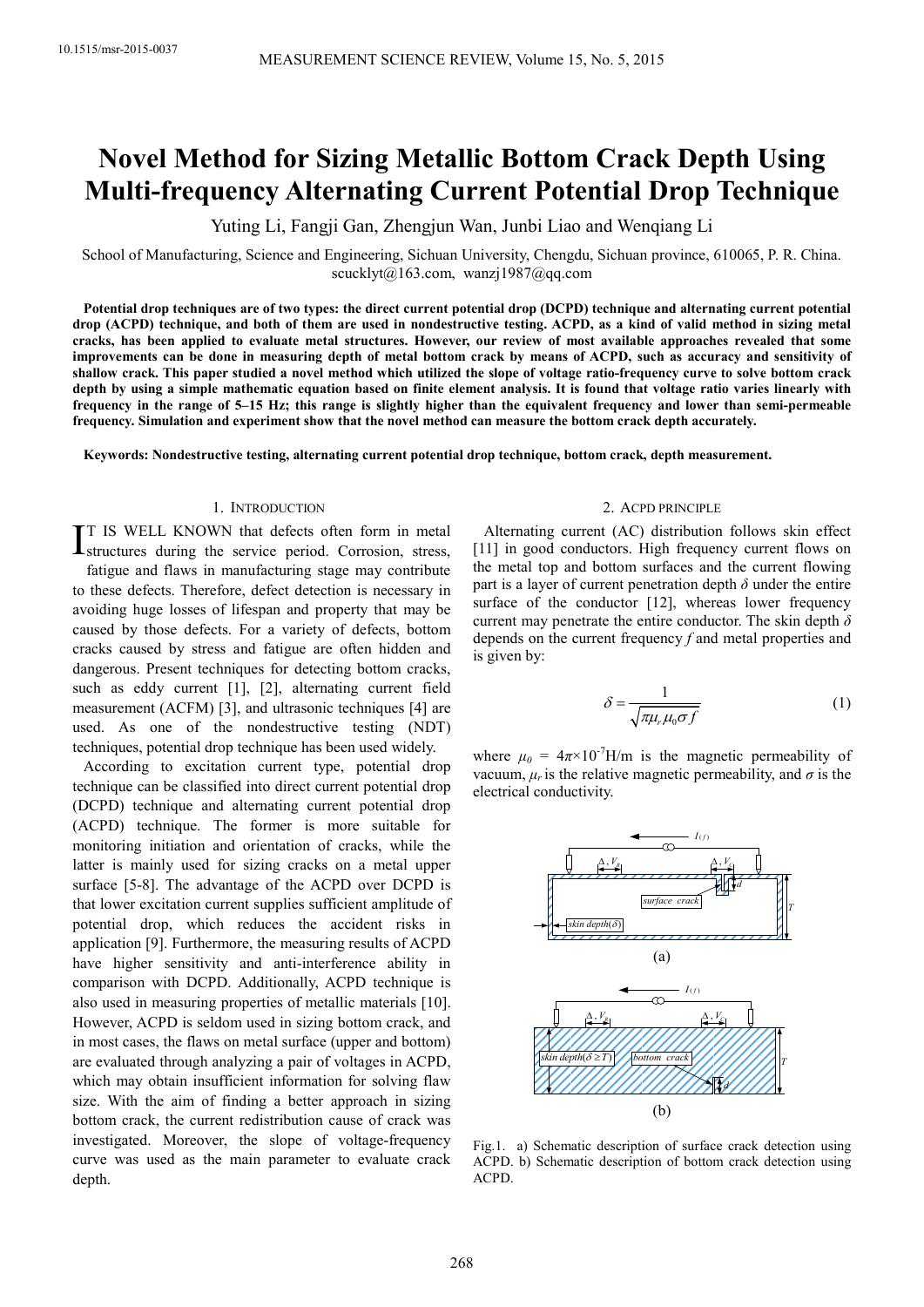Fig.1.a) shows that when a surface crack with depth *d* exists, redistribution current flows along the crack profile [13]. Moreover, the crack causes additional current path and a larger potential drop [14].  $I_{\mathcal{P}}$  is the AC excitation current with frequency  $f$ , and  $\Delta$  is the distance between each pair of electrodes.  $V_C$  and  $V_R$  are the voltages in the cracked and the undamaged regions, respectively.  $V_R$  is used as the reference voltage. When *f* increases,  $V_C$  and  $V_R$  increase as well. In the high frequency excitation situation,  $\delta$  is very small, so surface crack depth can be assessed by analyzing  $V_c/V_R$  with the thin & thick model as proposed by Saguy and Rittel [8].

As shown in (2),  $f_{DC}$  is a threshold of quasi direct current situation, and any frequency which is lower than  $f_{DC}$  can use the DCPD method to detect cracks. In general, with enhanced penetration of current, the frequency is decreased to  $f < f_{DC}$  to detect the bottom crack in recent years. Under this frequency condition, the effect of magnetic permeability on measurement can be neglected [10],  $V_C$  and  $V_R$  are constant with *f* decreasing continuously, and the alternating current distributes evenly over the entire conductor [15] as shown in Fig.1.b). The analytical ACPD method for bottom crack detection is equivalent to the DCPD method, however, crack initiation and growth monitoring have been the analytical emphasis in DCPD [16], [17], and the accuracy of crack depth measurement has been seldom mentioned. Furthermore, traditional potential drop methods use only one pair of voltages ( $V_C$  and  $V_R$ ) to estimate the crack depth, which is a reason for limitation of accuracy. This paper emphasizes frequency range over *f<sub>DC*</sub>, and takes magnetic permeability into consideration.

$$
f_{DC} = \frac{\sqrt{45}}{20\pi\mu_r\mu_0\sigma T^2}
$$
 (2)

Multi-frequency alternating current potential drop (MACPD) technique as an extension of ACPD technique has been used to test surface cracks in metal cylinders [18] and bottom cracks in thick metal plates [19] (width  $\geq$  0.5 T). A relationship has also been identified between the skin depth *δ* and the uncracked thickness (*t–d*) [20]:

$$
\frac{\delta}{(t-d)} = 0.5\tag{3}
$$

As we can see, equations (1) and (3) are simple, and equation (3) contains a crucial parameter,  $\delta$ , which depends on relative magnetic permeability  $\mu_r$  and electrical conductivity  $\sigma$ . Therefore,  $\mu_r$  and  $\sigma$  should be measured accurately in advance to ensure precision in bottom crack measurement. Because of the nonlinear relationship between *δ* and *f*, the penetration depth *δ* changes more rapidly with *f* at low frequency than at high frequency. So, it is inconvenient to search for a certain frequency that will satisfy equation (3) well when *d* is very small.

To obtain more voltages for bottom crack depth evaluation, a multi-frequency approach based on a certain frequency range that is slightly higher than *fDC* and lower than  $f_{SP}$  (as in (4)) has been used.  $f_{DC}$  is equivalent frequency, and  $f_{SP}$  is semi-permeable frequency when  $\delta = T/2$ .

$$
f_{SP} = \frac{4}{\pi \mu_r \mu_0 \sigma T^2} \tag{4}
$$

#### 3. ANALYSIS

COMSOL Multiphysics modeling software (COMSOL Inc., Stockholm, Sweden) is a finite element method (FEM) tool for theoretical electromagnetic (AC/DC module) simulation calculations [21]. Fig.2. shows the thin metal plate simulation model with properties as listed in Table 1.  $\Omega$  is the solution domain,  $S_1$  and  $S_2$  are the current excited boundaries, and  $S_3$  represents all boundaries except  $S_1$  and  $S_2$ .  $\Delta$  is the distance between two electrodes. *C* is a crack with depth *d*, and is perpendicular to bottom and front surface.  $V_C$  is the voltage of the crack upper surface, and  $V_R$ is the reference voltage. As the non-linear relation between material magnetic permeability and excitation frequency, which may alter the predicted  $V_R$  and  $V_C$  values, it is assumed that magnetic permeability is a constant.

Table 1. Current amplitude, properties and model dimensions.



Fig.2. COMSOL simulation model.

At low frequency, the displacement current can be neglected ( $\sigma$  >>  $\omega \varepsilon$ , where  $\omega$  is angular frequency and  $\varepsilon$  is permittivity). If we suppose that the excitation current varies sinusoidally with time, the real part of exp(*jωt*) can be represented by:

$$
\tilde{I}(r) = I(r)e^{-j\omega t} \tag{5}
$$

where  $j = \sqrt{-1}$  and *r* is the position vector in spherical coordinates.  $\Omega$  depends on the following governing equations:

$$
\nabla V(\mathbf{r}) = -\tilde{\mathbf{E}}(\mathbf{r}) - j\omega \tilde{\mathbf{A}}(\mathbf{r})
$$
 (6)

$$
\nabla^2 \tilde{\mathbf{J}}(\mathbf{r}) - j\omega\mu\sigma \tilde{\mathbf{J}}(\mathbf{r}) = 0 \tag{7}
$$

$$
\nabla^2 \tilde{A}(\mathbf{r}) = -\mu \tilde{J}(\mathbf{r})
$$
 (8)

The boundary conditions are:

$$
S_1: -\boldsymbol{n} \cdot \tilde{\boldsymbol{J}} = I / S_1, \qquad (9)
$$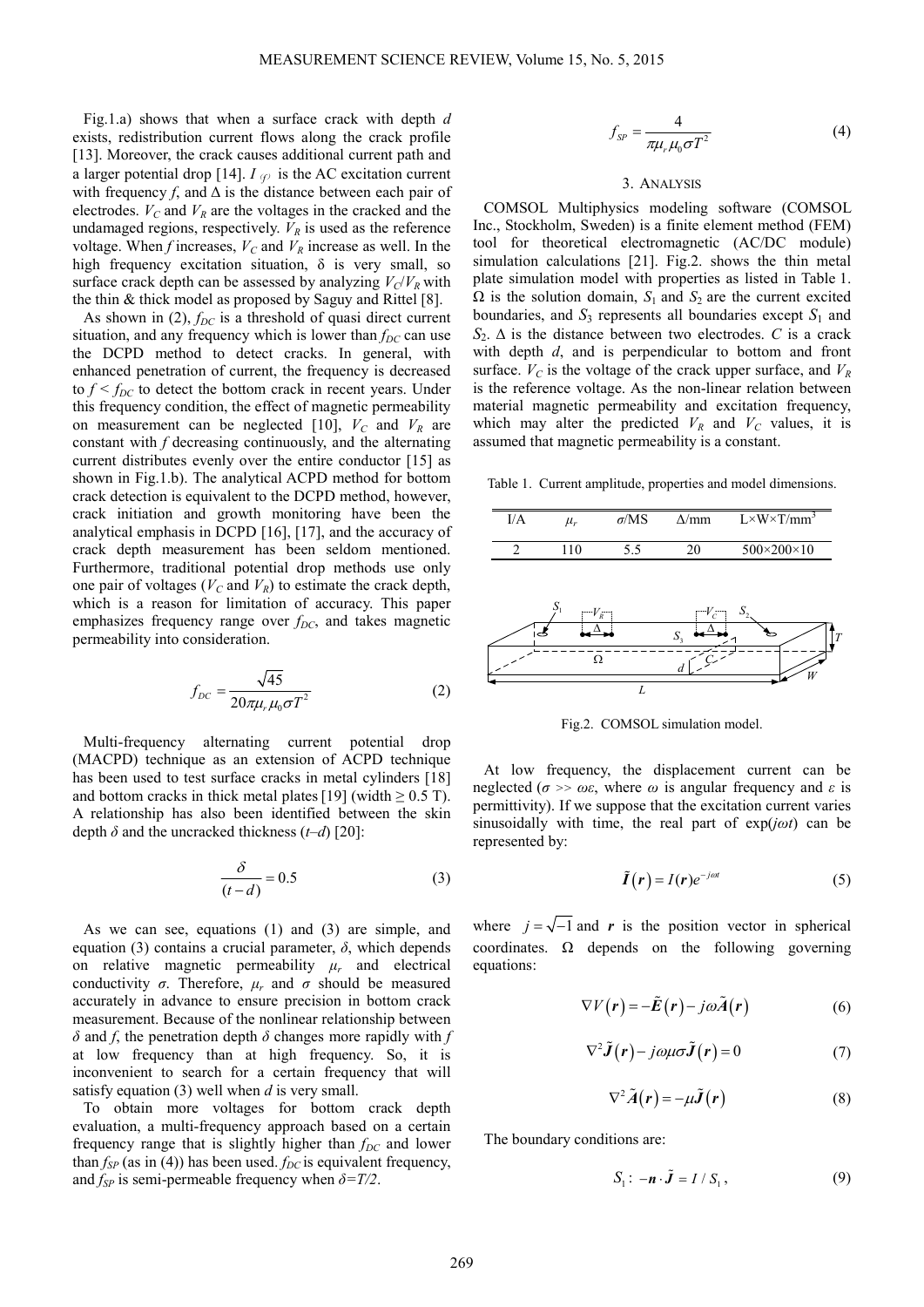$$
S_2: \mathbf{n} \cdot \tilde{\mathbf{J}} = I / S_2, \mathbf{n} \times \tilde{\mathbf{A}} = \mathbf{0}
$$
 (10)

$$
S_3: \mathbf{n} \cdot \tilde{\mathbf{J}} = 0, \ \mathbf{n} \times \tilde{\mathbf{A}} = \mathbf{0}
$$
 (11)

 $\tilde{A}(r)$  is the magnetic vector potential,  $\tilde{E}(r)$  is the electric field strength,  $V(r)$  is the scalar voltage potential,  $\tilde{J}(r)$  is the current density, and *n* is the boundary normal vector.

Substituting the values in Table 1. into (2) and (4), we can obtain equivalent frequency  $(f_{DC} = 1.4 \text{ Hz})$  and semipermeable frequency  $(f_{SP} = 16.75 \text{ Hz})$ , respectively.

The current density can be determined from (6) to (11). For instance, when  $f = 10$  Hz and  $d = 4$  mm, the current distribution of the plate plane is shown in Fig.3.a), where a color change from blue to red indicates a current increase. In the undamaged region (Fig.3.b)), the current density near top and bottom surfaces is slightly higher than that of inner surface, whereas, when a bottom crack appears (Fig.3.c)), the current distribution changes greatly near the crack tip and causes an obvious increase in density on the upper surface. Furthermore, the corner effect on the bottom surface is apparent.



Fig.3. Simulation result in undamaged and crack area, for  $f =$  $10$  Hz,  $d = 4$  mm.

The above case suggests that various frequencies ( $f_{DC} < f$  $\langle f_{SP} \rangle$  lead to unlike redistribution current at the crack tip. So it is a conclusion that the relation between various frequencies and values of  $V_C/V_R$  can supply some help in accurate measurement of bottom crack depth.

By means of multiple simulations, the relation between  $V_c/V_R$  and *f* was obtained and four cases were given. The ratio of bottom crack depth to specimen thickness, slope of line fitting curve  $k$ , coefficient of determination  $R^2$  for four cracks with different depths  $(V_C/V_R-f$  curves in Fig.4.) are shown in Table 2.

Table 2. Slope *k* and coefficient of determination  $R^2$ .

| d/T | $k/10^{-3}$ | ₽∸     |
|-----|-------------|--------|
| 0.2 | $-3.034$    | 0.9995 |
| 0.4 | $-8.554$    | 0.9995 |
| 0.6 | $-17.179$   | 0.9993 |
| 0.8 | $-29.306$   | 0.9987 |

It is obvious to find that the four curves in Fig.4. are extremely similar to straight lines, and the  $R^2 \approx 1$  shown in Table 2. confirms the linear relation between  $V_C/V_R$  and *f* in the frequency range of 5–15 Hz. Since one depth has only one corresponding *k*, it can be used to calculate the bottom crack depth *d*. In order to simplify data analysis, *K*, as the inverse of slope *k*, is used as x-axis variable in fitting curve. The *d*–*K* curve (Fig.5.) is obtained through nonlinear fitting, with 17 representative simulation data for comparison. The formula that relates *d* and *K* is given by:

$$
d = 4.3 \ln (1000K + 5.6) - 7.41 \tag{12}
$$



Fig.4.  $V_C/V_R$  –f fitting curve for 5–15 Hz.



Fig.5. *d-K* simulation data and fitting curve.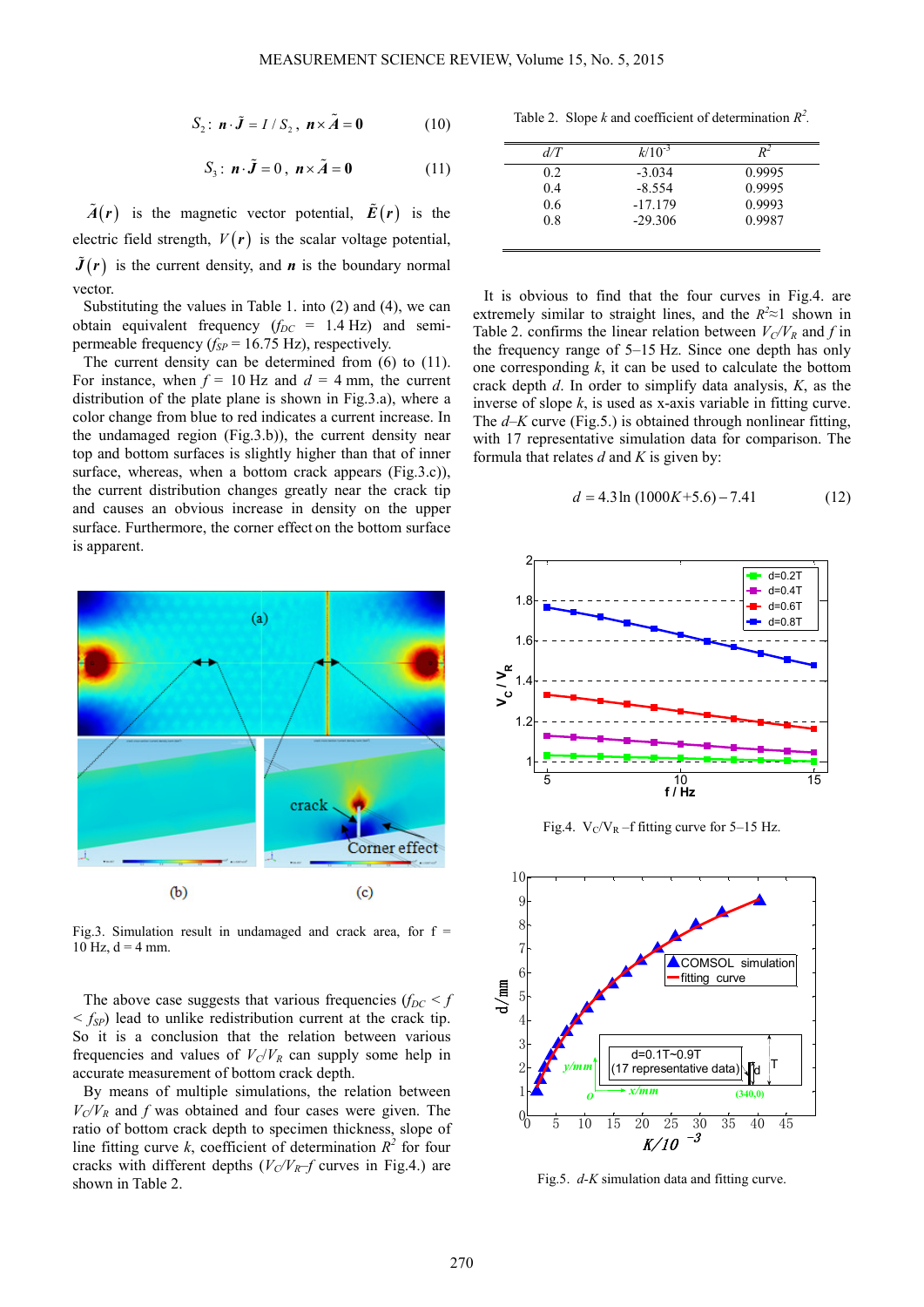## 4. EXPERIMENT

To verify the accuracy of the new method proposed, experiments were conducted with setup shown in Fig.6. A AISI 1045 carbon steel plate and a 65 Mn spring steel plate were selected as the test specimens. The specimens, their magnetic, electrical properties, and dimensions are summarized in Table 3.



Fig.6. Metallic plate set-up.

Table 3. Materials, properties, dimensions of the specimens.

| Set                | Materials | $\mu_r$ | $\sigma$ /MS | $L \times W \times T/mm$   |
|--------------------|-----------|---------|--------------|----------------------------|
| Plate1             | AISI 1045 | 110     | 5.5          | $500 \times 200 \times 10$ |
| Plate <sub>2</sub> | 65Mn      | 90      | 53           | $500 \times 200 \times 9$  |

An *SR850* (Stanford Research System, CA, USA), which was a digital lock-in amplifier with voltage measurement accuracy of 2 *nV*, and also supplied the source signal for the power amplifier, was used to process the measured weak signal in the experiment. The power amplifier can provide a maximum sinusoidal current of 5 amperes and an excitation frequency range of 0.5 Hz – 10 kHz. A personal computer (PC) was used for data recording and analyzing.

Before measurements, five different cracks, three cracks were on plate1 and two cracks were on plate2, perpendicular to the bottom and front surfaces, were introduced in different regions to be measured on the bottom surfaces of plates. The cracks were made using *Super MM50A* (Seibu Electric & Machinery Co., Ltd., Fukuoka, Japan), which

was a high-precision submerged type wire electric discharge machine (EDM) with machining precision of  $\pm 1$  µm, and the maximum processing width was less than 0.5 mm. As shown in Fig.7., five cracks, Ci  $(i = 1, 2, 3, 4, 5)$ , with depth of 2 mm, 4 mm, 6 mm, 5 mm and 7 mm, were manufactured in plate1 and plate 2, respectively.



Fig.7. Wire EDM machining cracks on bottom surfaces of measured plates: a) cracks on plate1, b) cracks on plate2.

In Fig.8. a measurement area (undamaged or cracked) was obtained with each pair of electrodes separated by a distance of 20 mm. Current was injected at points on the symmetry axis along the lengthwise direction; these points were sufficiently far from the measurement areas. It was thus ensured that the lines between electrodes and injected points were collinear, and the current flowed fairly evenly before reaching the measurement areas. The locations of five cracks and reference electrode are listed in Table 4.

Table 4. Locations of cracks and reference electrodes.

| Set    | Crack series   | $x_c$ /mm | $x_r$ /mm |
|--------|----------------|-----------|-----------|
| Plate1 | C1             | 160       | 150       |
|        | C2             | 200       |           |
|        | C <sub>3</sub> | 240       |           |
| Plate2 | C4             | 200       | 190       |
|        | Րና             | 250       |           |



Fig.8. Schematic description of the crack configuration.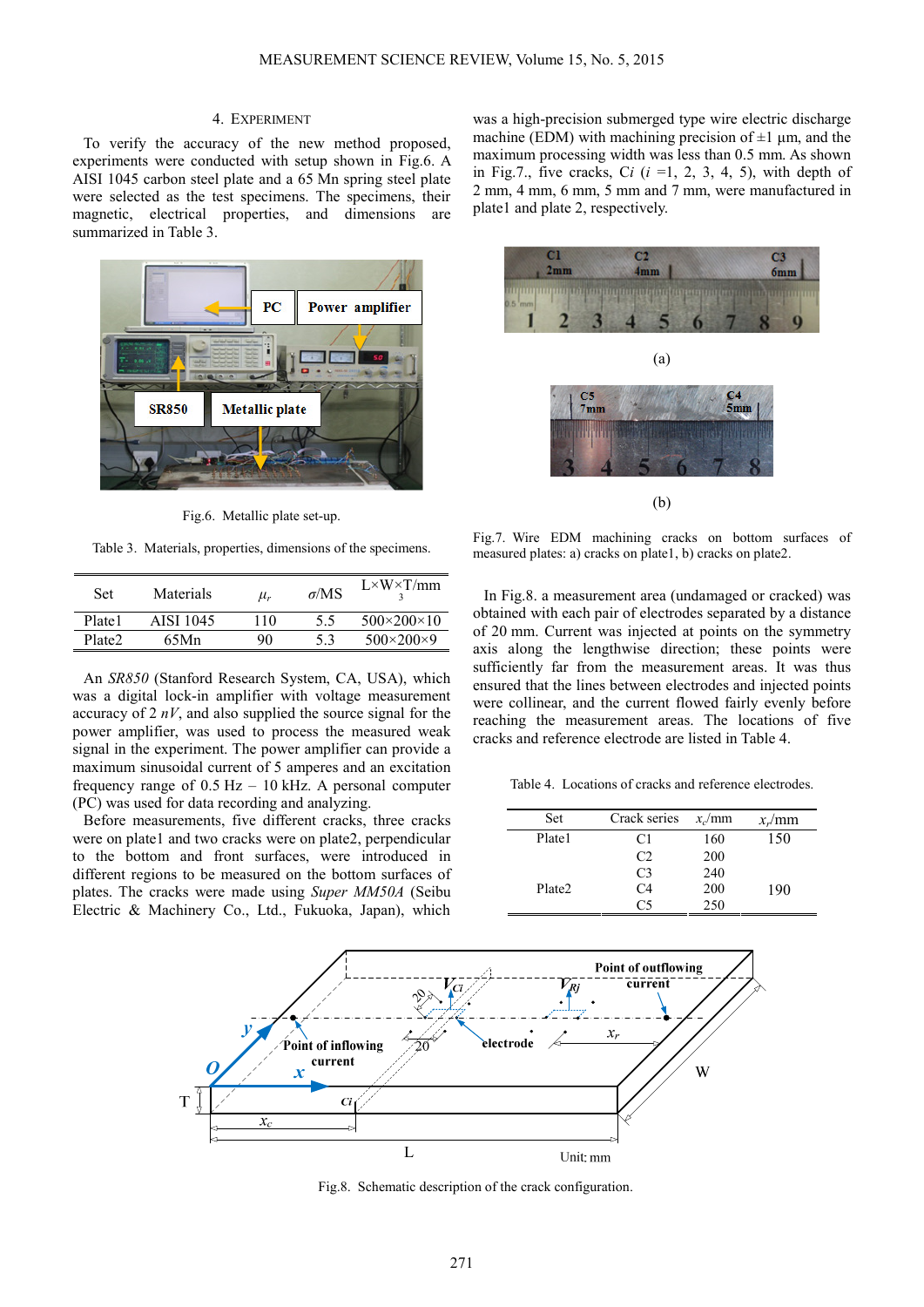When power amplifier provided sinusoidal current with an amplitude of 2 A from 5 to 15 Hz in 1 Hz intervals, the voltage in each cracked area was given as  $V_{Ci}$  ( $i = 1, 2, 3, 4$ , 5), and the reference voltage in each plate was given as  $V_{Rj}$  (*j*  $=1, 2$ ). So 7 series of voltages were measured in experiment and the results are given in Table 5.

Table.5. Measured voltages from 5–15 Hz.

|      | Plate1<br>Plate2<br>Unit: $\mu V$ |          |          |          |           |           |          |
|------|-----------------------------------|----------|----------|----------|-----------|-----------|----------|
| f/Hz |                                   |          |          |          |           |           |          |
|      | $V_{CI}$                          | $V_{C2}$ | $V_{C3}$ | $V_{RI}$ | $V_{C_4}$ | $V_{C_2}$ | $V_{R2}$ |
| 5    | 4.232                             | 4.625    | 5.452    | 4.087    | 2.595     | 3.414     | 2.040    |
| 6    | 4.307                             | 4.695    | 5.492    | 4.173    | 2.612     | 3.417     | 2.045    |
| 7    | 4.361                             | 4.737    | 5.504    | 4.237    | 2.613     | 3.418     | 2.073    |
| 8    | 4.455                             | 4.787    | 5.568    | 4.316    | 2.620     | 3.419     | 2.114    |
| 9    | 4.522                             | 4.870    | 5.623    | 4.429    | 2.623     | 3.417     | 2.147    |
| 10   | 4.641                             | 4.921    | 5.653    | 4.519    | 2.621     | 3.422     | 2.162    |
| 11   | 4.721                             | 5.020    | 5.707    | 4.632    | 2.648     | 3.425     | 2.192    |
| 12   | 4.830                             | 5.104    | 5.746    | 4.748    | 2.655     | 3.428     | 2.218    |
| 13   | 4 9 2 4                           | 5.206    | 5.842    | 4.885    | 2.672     | 3.429     | 2.249    |
| 14   | 4.999                             | 5.262    | 5.857    | 4.986    | 2.681     | 3.432     | 2.282    |
| 15   | 5.111                             | 5.366    | 5.925    | 5.100    | 2.696     | 3.434     | 2.316    |

Table 6. shows the ratios for the given frequency range. The computer used the least square fitting method to analyze the ratios and obtain the *K* values as the following.

$$
K_{C1} = 3.5 \times 10^{-3}
$$
,  $K_{C2} = 8.34 \times 10^{-3}$ ,  $K_{C3} = 17.58 \times 10^{-3}$   
 $K_{C4} = 11.5 \times 10^{-3}$ ,  $K_{C3} = 19.7 \times 10^{-3}$ 

Table 6. Ratio of  $V_C/V_R$  from 5–15 Hz.

|      | ratio           |                             |                 |                 |                 |  |  |
|------|-----------------|-----------------------------|-----------------|-----------------|-----------------|--|--|
| f/Hz | $V_{Cl}/V_{RI}$ | $V_C$ <sub>/</sub> $V_{RI}$ | $V_{C3}/V_{R1}$ | $V_{C4}/V_{R2}$ | $V_{C5}/V_{R2}$ |  |  |
| 5    | 1.0356          | 1.1316                      | 1.3342          | 1.2721          | 1.6735          |  |  |
| 6    | 1.0332          | 1.1252                      | 1.3162          | 1.2773          | 1.6709          |  |  |
| 7    | 1.0292          | 1.1180                      | 1.2989          | 1.2605          | 1.6488          |  |  |
| 8    | 1.0322          | 1.1091                      | 1.2901          | 1.2394          | 1.6173          |  |  |
| 9    | 1.0210          | 1.0995                      | 1.2694          | 1.2217          | 1.5915          |  |  |
| 10   | 1.0271          | 1.0889                      | 1.2508          | 1.2123          | 1.5828          |  |  |
| 11   | 1.0192          | 1.0837                      | 1.2320          | 1.2080          | 1.5625          |  |  |
| 12   | 1.0173          | 1.0750                      | 1.2104          | 1.1970          | 1.5455          |  |  |
| 13   | 1.0079          | 1.0657                      | 1.1958          | 1.1881          | 1.5247          |  |  |
| 14   | 1.0026          | 1.0553                      | 1.1746          | 1.1748          | 1.5039          |  |  |
| 15   | 1.0022          | 1.0522                      | 1.1619          | 1.1641          | 1.4827          |  |  |

Inserting  $K$  into  $(12)$  yields the measured depth, and the errors were calculated. In Fig.8., the maximum relative error is below 10 % (relative error =  $100\% \times$  |measured – actual|/actual), and the error compared with actual plate thickness is found to be below 6 % T. From the measured result it can be found that the errors of crack depth in 65 Mn are slightly more than that in 1045, especially the error compared with actual plate thickness. And the distinction suggests that some other materials, whose permeability largely differs from the AISI 1045 carbon steel, use (12) for depth measurement and may have bigger errors.

In this study, the simulation and experiment focus on magnetic materials and the specific frequency range 5– 15 Hz. As the relative permeability of non-magnetic metallic materials such as aluminum and stainless steel are approximately equal to 1, so considering the properties of aluminum ( $\sigma$  =17.6 MSm<sup>-1</sup>,  $\mu_r$ =1) and stainless steel ( $\sigma$  $=1.38$  MSm<sup>-1</sup>,  $\mu_r=1$ ), the frequency range 5–15 Hz is not applied to these materials according to (2) and (4) at thickness near to 10 mm. Whether or not an applicable frequency range exits awaits further study.



Fig.9. Comparative of actual and measured crack depth.

### 5. CONCLUSION

In summary, we used COMSOL to compute theoretical formulae and analyzed the redistribution current. A novel method that can solve bottom crack depth by using a simple mathematic equation based on finite element analysis was proposed and verified experimentally. The simulation and experiment results showed that:

- (i) Multi-frequency range: *fDC~fSP* is valid in bottom crack measurement.
- (ii) In the depth measurement of magnetic material crack, the ratio  $V_c/V_R$  varies linearly with *f* in a certain frequency range (like 5-15Hz) belonging to *fDC~fSP*.
- (iii) The relation between crack depth *d* and the inverse of slope *k* is obtained.
- (iv) The experiment results are in good agreement with fitting equation based on simulation.

It should be noted that this study has only detailed the bottom cracks which are perpendicular to bottom surface and the line between current injected electrodes, and it would be better to further modify equation (12) from a series of experiments and develop a comprehensive equation for both magnetic and non-magnetic materials. There are still some other factors to be taken into consideration, such as the crack orientation and location However, the issues are in our further study plan and may be solved by neural learning algorithm based on the redistribution current at the bottom crack tip studied in this paper. And how crack width affects the depth test using the proposed method is in our future work as well.